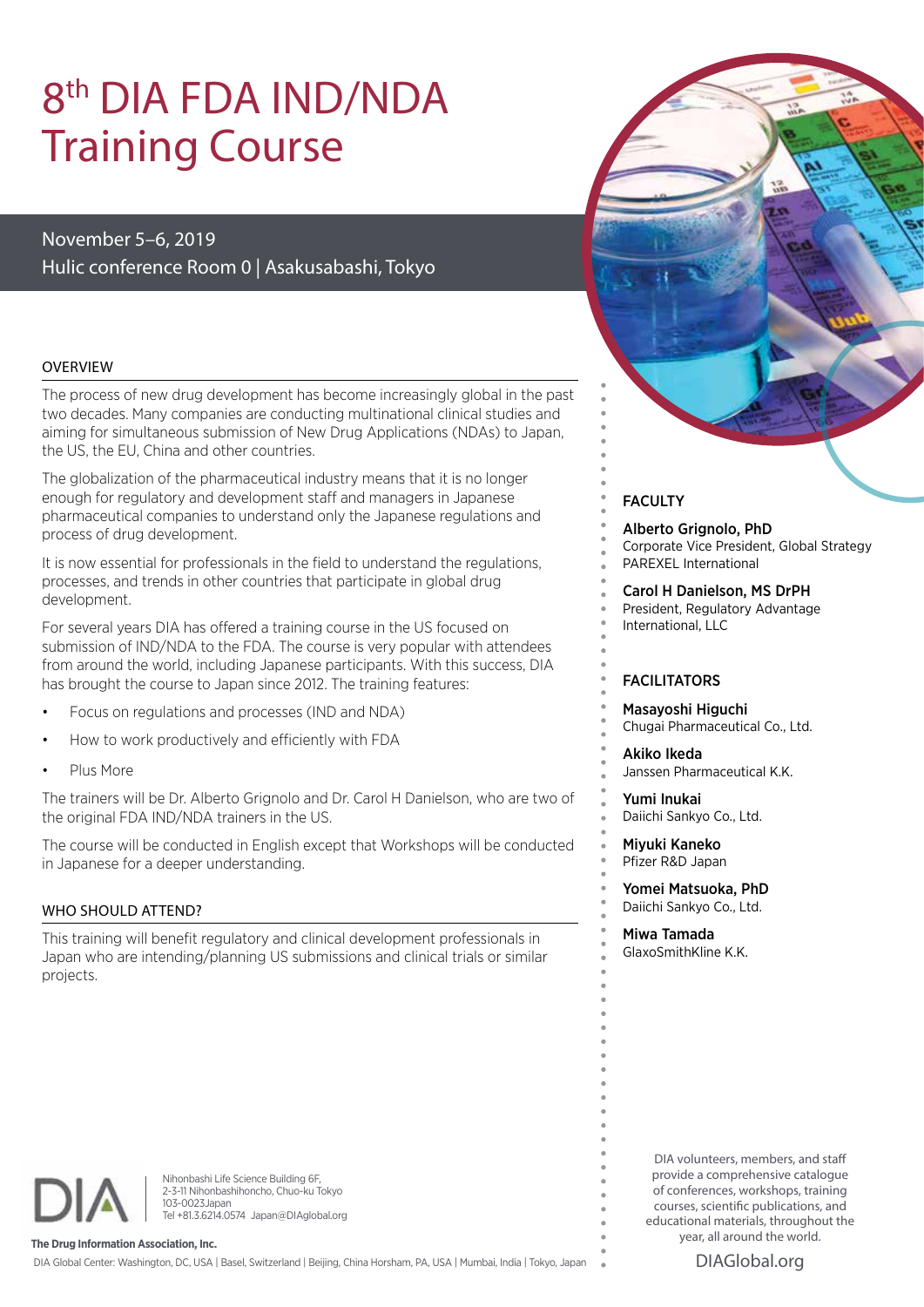# **DAY 1 | TUESDAY, NOVEMBER 5**

# **9:30–10:00 REGISTRATION**

## **10:00–10:10 OPENING SESSION**

- Overview of Training Course
- Introduction of Trainers and Facilitators

## **10:10–11:20**

- Session 0 Introduction to Regulation of Drugs and Biologics in the United States
- Session 1 The IND A General Introduction
- Session 2 The IND in Detail (Items 1 6) Modules 1, 2, and 5
- Session 3 Chemistry, Manufacturing, and Controls Item 7 Module 3 and Module 1

## **11:20–11:30 BREAK**

### **11:30–12:30**

- Session 4 The IND in Detail (Items 8 10) Modules 4, 5, 2 and 1
- Session 5 Additional Topics: Additional Requirements for Biologics and Biotechnology-Derived Products and Submission of the IND
- Session 6 FDA's Actions on the Original IND

# **12:30–13:30 LUNCH BREAK**

# **13:30–15:00**

- Session 7 IND Amendments and Maintenance
- Session 8 Special Topics for Clinical Research

### **15:00–15:15 COFFEE BREAK**

### **15:15–17:00**

- Session 9 Special Regulatory Considerations for Development
- Session 10 Reporting Adverse Events (AEs) during Clinical Trials

### **17:00–17:10 BREAK**

### **17:10–18:30 IND WORKSHOP**

- IND Amendment (Discussion Language: Japanese)
- Wrap-up of Day 1

# **18:30–20:00 NETWORKING RECEPTION**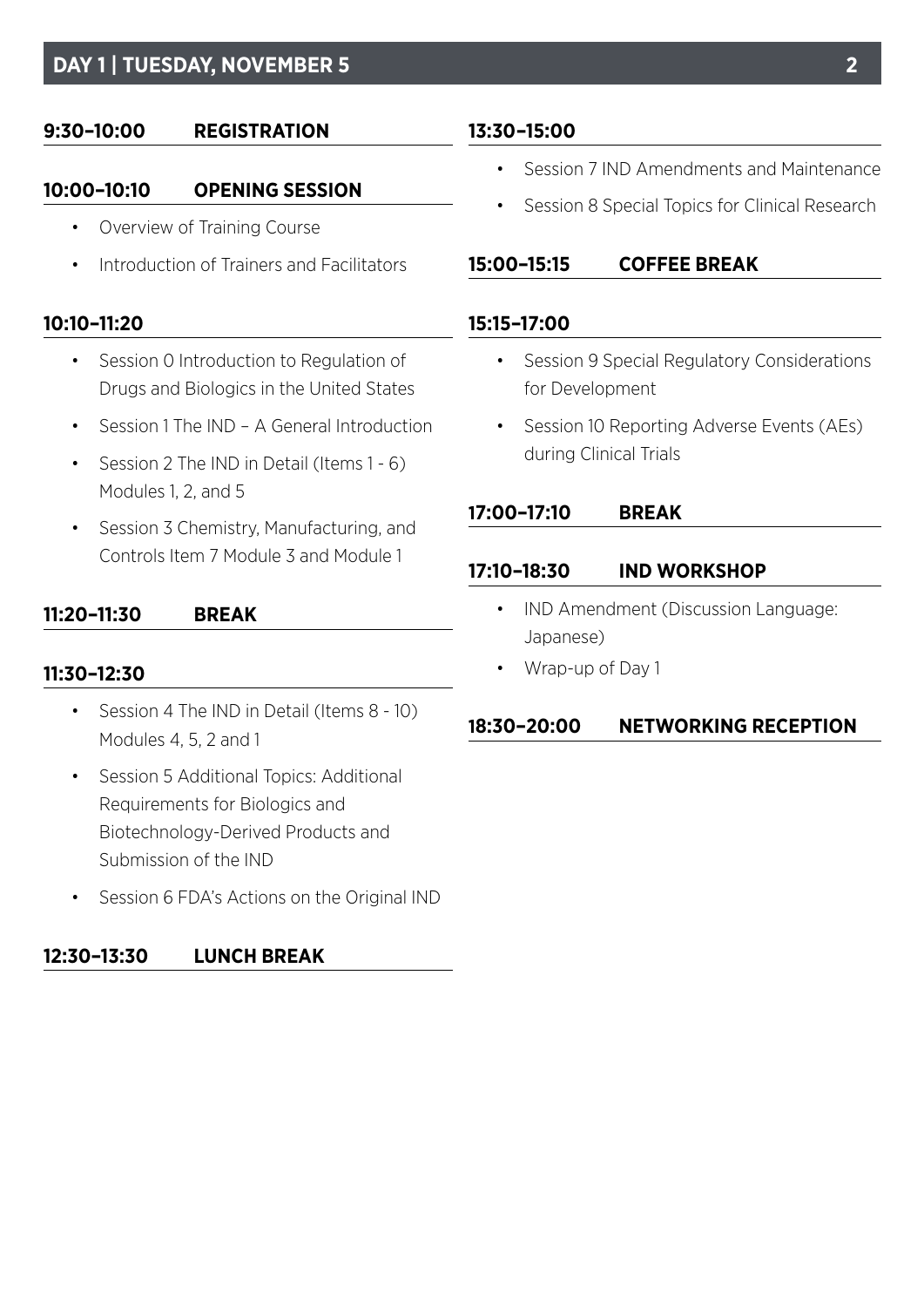# **8:45–10:15**

- Session 11 The NDA in CTD Format: Types of NDAs
- Session 12 The NDA in CTD Format: Modules 1-5

# **10:15–10:30 COFFEE BREAK**

# **10:30–12:00**

- Session 13 NDA Submission, FDA Review and Action on Applications
- Session 14 The FDA and Risk Management
- Session 15 Regulatory Requirements for Prescription Drug Labeling

# **12:00–13:00 LUNCH BREAK**

### **13:00–15:35**

- Session 16 Post-NDA Approval Regulatory Requirements
- Session 17 Interactions with the FDA Part 1 (Short Break 10min)
- Session 18 Interactions with the FDA Part 2
- Session 19 Regulatory Compliance & FDA Inspections: What to Expect After Submitting the NDA

### **15:35–15:50 BREAK**

### **15:50–17:20 NDA WORKSHOP**

- Post-Approval Submissions (Discussion Language: Japanese)
- Wrap-up

# **17:20–17:30 CLOSING SESSION**



16th DIA Japan **Annual Meeting 2019** - Delivering Rational Medicine to All People in the Globe -

November 10-12, 2019 Tokyo Big Sight | Ariake

DIA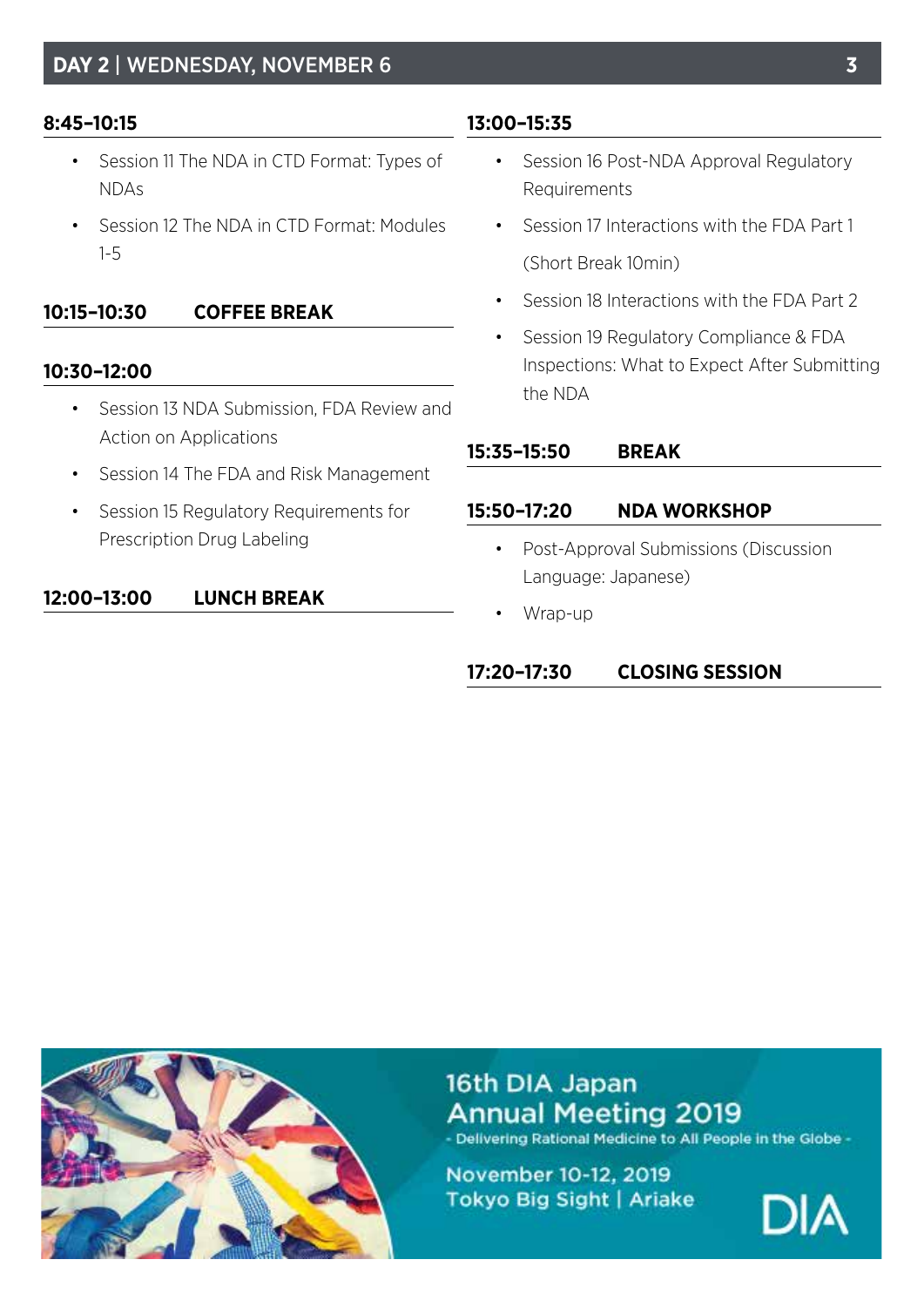#### REGISTRATION FORM: **Register online or forward to DIA Japan, Nihonbashi Life Science Building 6F, 2-3-11 Nihonbashihoncho, Chuo-ku, Tokyo 103-0023 Japan tel +81-3-6214-0574 • fax +81-3-3278-1313**

#### 8<sup>th</sup> DIA FDA IND/NDA Training Course Event #19351

• November 5–6 | Hulic Conference Room 0(zero) | Asakusabashi, Tokyo Address: Hulic Asakusa Building 3F 1-22-16 Asakusabashi, Taito-ku, Tokyo, Japan 111-0053

#### DIA will send participants a confirmation mail within 10 business days after receipt of their registration.

**Registration Fees**  If DIA cannot verify your membership, you will be charged the nonmember fee. Registration fee includes refreshment breaks and reception (if applicable), and will be accepted by mail, fax, or online.

#### Join DIA now to save on future meetings and to enjoy the benefits of membership for a full year: **www.DIAGlobal.org/Membership**

**Q IDO** want to be a DIA member

| I <b>DO NOT</b> want to be a DIA member |                                                         |                                         |   | 10%<br><b>TAX INCLUDED</b> |  |
|-----------------------------------------|---------------------------------------------------------|-----------------------------------------|---|----------------------------|--|
| <b>MEMBER</b>                           |                                                         | <b>Early Bird (until Oct. 25, 2019)</b> |   | ¥88,000                    |  |
|                                         | Industry                                                | After Oct. 26, 2019                     |   | ¥94,600                    |  |
|                                         | Government,<br>Non Profit,<br><b>Academia, Medicals</b> | Early Bird (until Oct. 25, 2019)        |   | ¥40,700                    |  |
|                                         |                                                         | After Oct. 26, 2019                     | ◻ | ¥44,000                    |  |
| <b>NONMEMBER</b>                        | Industry                                                |                                         |   | ¥113,850                   |  |
|                                         | <b>Government, Non Profit</b>                           |                                         |   | ¥63,250                    |  |
|                                         | <b>Academia, Medicals</b>                               |                                         | ◻ | ¥57,200                    |  |
|                                         |                                                         |                                         |   | 10%<br><b>TAX INCLUDED</b> |  |
|                                         | Membership                                              |                                         | ◻ | ¥19,250                    |  |
| <b>MEMBERSHIP</b>                       | 2-Year Membership                                       |                                         |   | ¥34,650                    |  |
|                                         | Academia Membership                                     | (Academia, Medicals)*                   | ◻ | ¥13,200                    |  |

#### Early Bird Deadline: October 25, 2019

\* To register for Academia Membership, please send this form to DIA Japan office by fax or e-mail.

First Name M.I. And the set of the set of the set of the set of the set of the set of the set of the set of the set of the set of the set of the set of the set of the set of the set of the set of the set of the set of the

City **State Zip/Postal Country** Country

Degrees **Degrees Degrees COMPUTE 2018** 

#### **Please check the applicable category:**

Last Name

Job Title

**Company** 

 $\Box$  Academia  $\Box$  Government  $\Box$  Industry

Address (As required for postal delivery to your location)

#### TRAVEL AND HOTEL

Nearest airport: Haneda Airport

Attendees should make airline and hotel reservation as early as possible.

#### KEIKYU EX INN ASAKUSABASHI-EKIMAE

| Address:                | 1-27-9 Asakusabashi, Taito-ku, Tokyo 111-0053 |  |  |  |  |
|-------------------------|-----------------------------------------------|--|--|--|--|
| Telephone:              | $+81.3.5820.3910$                             |  |  |  |  |
| URL:                    | http://www.keikyu-exinn.co.ip/hotel/asakusa-  |  |  |  |  |
| bashi/languages/en.html |                                               |  |  |  |  |

#### CANCELLATION POLICY: **On or before October 29, 2019 Administrative fee that will be withheld from refund amount:**  Member or Nonmember = ¥20,000 Government/Academia/Nonprofit (Member or Nonmember) = ¥10,000

Cancellations must be in writing and be received by the cancellation date above. Registrants who do not cancel by that date and do not attend will be responsible for the full registration fee paid. Registrants are responsible for cancelling their own hotel and airline reservations. You may transfer your registration to a colleague at any time but **membership is not transferable**. Please notify DIA of any such substitutions as soon as possible. Substitute registrants will be responsible for nonmember fee, if applicable.

#### **DIA reserves the right to alter the venue, if necessary. If an event is cancelled, DIA is not responsible for any airfare, hotel or other costs incurred by registrants.**

#### Photography Policy

By attending the 8<sup>th</sup> DIA FDA IND/NDA Training Course, you give permission for images of you (captured during the conference through video, photo, and/or digital camera) to be used in DIA promotional materials, publications, and/or website and waive any and all rights including, but not limited to compensation or ownership.

#### PAYMENT OPTIONS

Register online at **www.DIAGlobal.org** or check payment method.

#### **Q BANK TRANSFER:**

You will receive an invoice with bank information detail by email after registration completion.

*All local and overseas charges incurred for the bank transfer must be borne by payer.*

#### D CREDIT CARD (VISA,MASTERCARD AND JCB ONLY)

 $\Box$  VISA  $\Box$  MC  $\Box$  JCB Exp. (mm/yy)

Card No.

Cardholder Name

**Signature** 

#### CONTACT INFORMATION

Contact the DIA Japan office in Tokyo for further information. tel: +81.3.6214.0574 | fax: +81.3.3278.1313 email: Japan@DIAglobal.org



Phone Number **Required** Fax Number

email **Required for confirmation**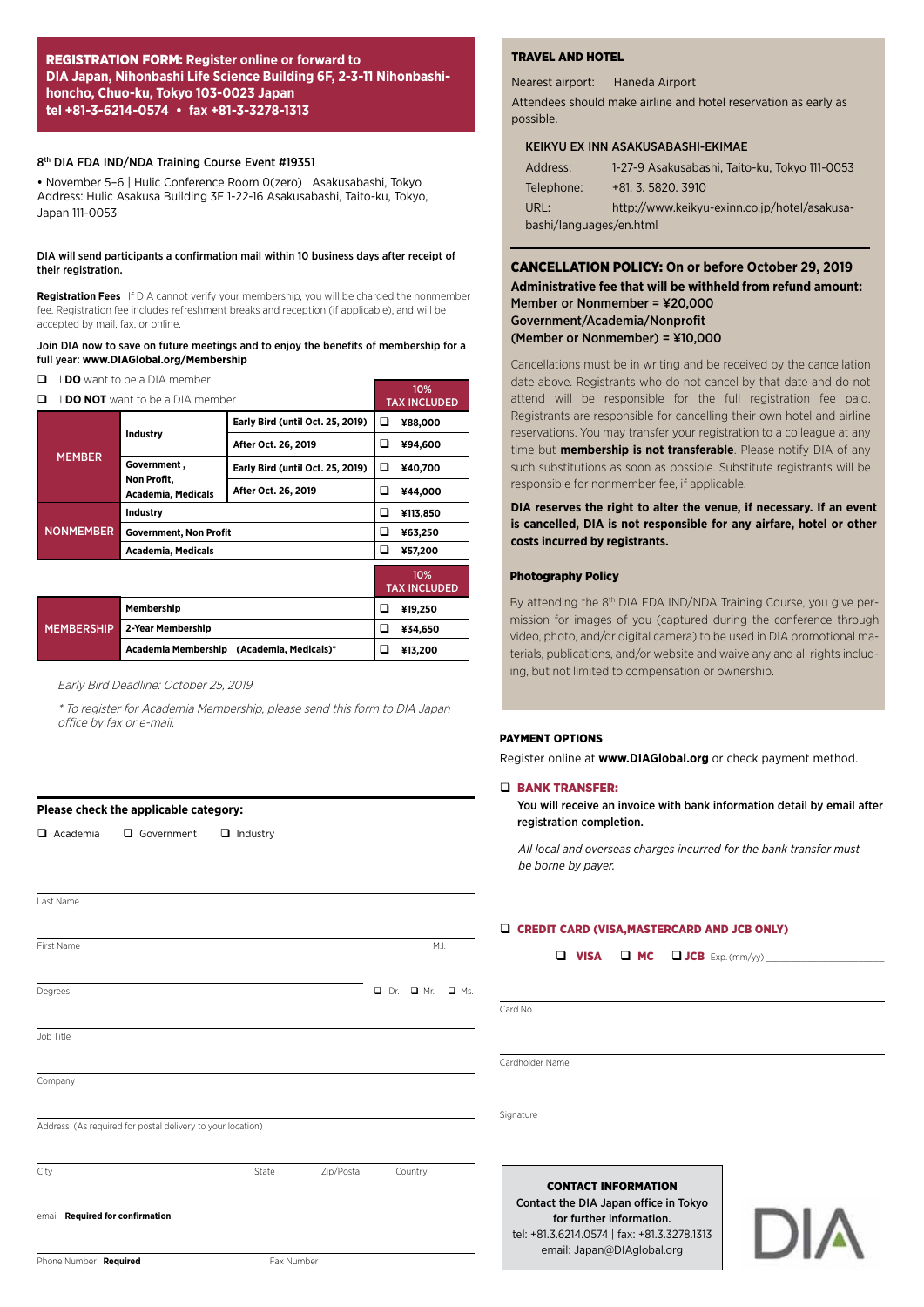# **第8回DIA FDA IND/NDA トレーニングコース**

# 2019年11月5日(火)~11月6日(水) ヒューリック カンファレンス ルーム 0 (浅草橋)

# **プログラム概要**

国際共同治験が新薬開発において重要な戦略の一つと位置づけられるようにな り、さらに日米欧規制当局への同時申請や同時承認を目指す企業も増え、ますます グローバル化が進んでいます。そのような戦略の変化に伴い、開発や審査の担当 者が求められる知識の範囲も広がってきており日本の薬事規制やプロセスのみ知 っていればよいという時代は終わり、共同開発国の薬事規制やトレンドも把握して おくことが重要となってきています。

DIAでは、米国FDAへのIND/NDA業務についてのトレーニングを米国で毎年開催 しており、日本を含め世界各国から多数ご参加いただいております。この人気のあ るトレーニングプログラムの資料をベースに、可能な限り最新情報を追加・更新し、 日本の皆様にご興味を持っていただける内容にアレンジしております。

特徴として:

- 1. 米国での4日間のトレーニングプログラムから、日本の皆さんに役立つ情報を選 び、参加しやすいよう2日間のプログラムとしました。
- 2. 詳細な実務の説明は省略し、制度やプロセスを中心に解説します。
- 3. FDAの考え方や留意すべき事項についても解説します。
- 4. 参加者同士での議論を通して理解を深めるための場を設けます。

DIA USのトレーニングコースで当該トレーニングに関するプログラムを企画し、さ らに講師として活躍されているGrignolo氏とDanielson氏が講義を行います。使用 言語は、理解を深めるためのディスカッションを除いて英語です。講師の英語は分 かり易く、また、様々な質問に丁寧にお答え頂けると評判です。

本トレーニングでは、現在米国での申請のための臨床試験、承認申請を実施・計画 されている企業の方、これから計画されている企業の方、及び今後米国での申請の ための臨床試験の実施を検討されている方などにも大変役に立つ内容となってお りますので、ぜひご参加ください。

プログラム内容は変更の可能性があります。予めご了承の程、お願い申し上げます。



**講師:**

PAREXEL International Alberto Grignolo

Regulatory Advantage International,LLC Carol H. Danielson

**ファシリテーター:**

中外製薬株式会社 樋口 雅義

ヤンセンファーマ株式会社 池田 晶子

第一三共株式会社 犬飼 ゆみ

ファイザーR&D合同会社 金子 美由紀

第一三共株式会社 松岡 洋明

グラクソ・スミスクライン株式会社 玉田 美和

Nihonbashi Life Science Building 6F, 2-3-11 Nihonbashihoncho, Chuo-ku Tokyo 103-0023Japan Tel +81.3.6214.0574 Japan@DIAglobal.org

**The Drug Information Association, Inc.** DIA Global Center: Washington, DC, USA | Basel, Switzerland | Beijing, China Horsham, PA, USA | Mumbai, India | Tokyo, Japan

provide a comprehensive catalogue of conferences, workshops, training courses, scientific publications, and educational materials, throughout the year, all around the world.

DIA volunteers, members, and staff

DIAglobal.org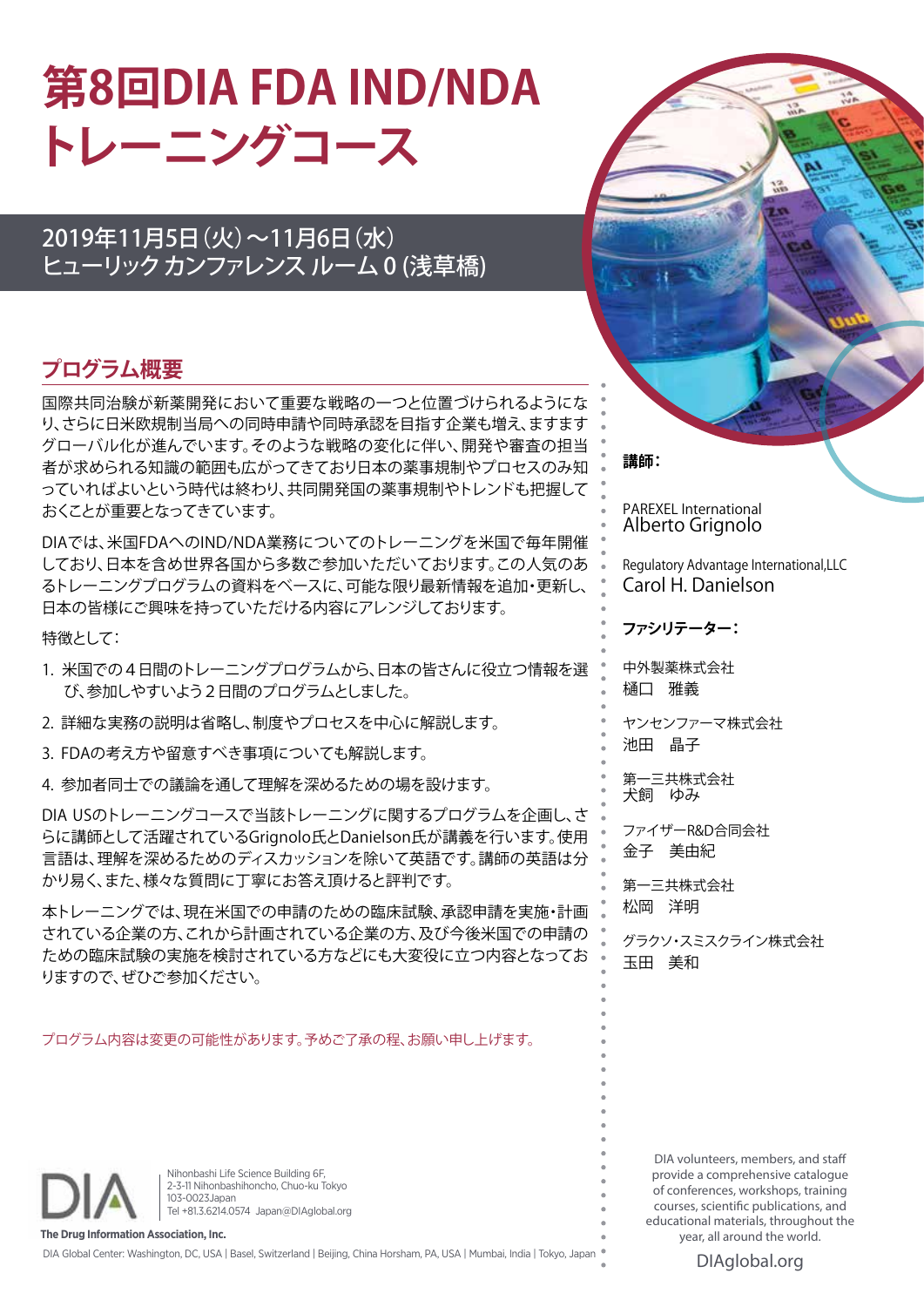# **1日目 | 2019年11月5日(火)**

# **9:30–10:00 REGISTRATION**

# **10:00–10:10 OPENING SESSION**

- − Overview of Training Course
- − Introduction of Trainers and Facilitators

# **10:10–11:20**

- − Session 0 Introduction to Regulation of Drugs and Biologics in the United States
- − Session 1 The IND A General Introduction
- − Session 2 The IND in Detail (Items 1 6) Modules 1, 2, and 5
- − Session 3 Chemistry, Manufacturing & **Controls**

# **11:20–11:30 BREAK**

# **11:30–12:30**

- − Session 4 The IND in Detail (Items 8 10) Modules 4, 5, 2 and 1
- − Session 5 TAdditional Topics: Additional Requirements for Biologics and Biotechnology-Derived Products and Submission of the IND
- − Session 6 FDA's Actions on the Original IND

# **12:30–13:30 LUNCH BREAK**

# **13:30–15:00**

- − Session 7 IND Amendments and Maintenance
- − Session 8 Special Topics for Clinical Research

# **15:00–15:15 COFFEE BREAK**

# **15:15–17:00**

- − Session 9 Special Regulatory Considerations for Development
- − Session 10 Reporting Adverse Events (AEs) during Clinical Trials

# **17:00–17:10 COFFEE BREAK**

# **17:10–18:30 IND WORKSHOP**

- − IND Amendment(Discussion Language: Japanese)
- − Wrap-up of Day 1

# **18:30–20:00 NETWORKING RECEPTION**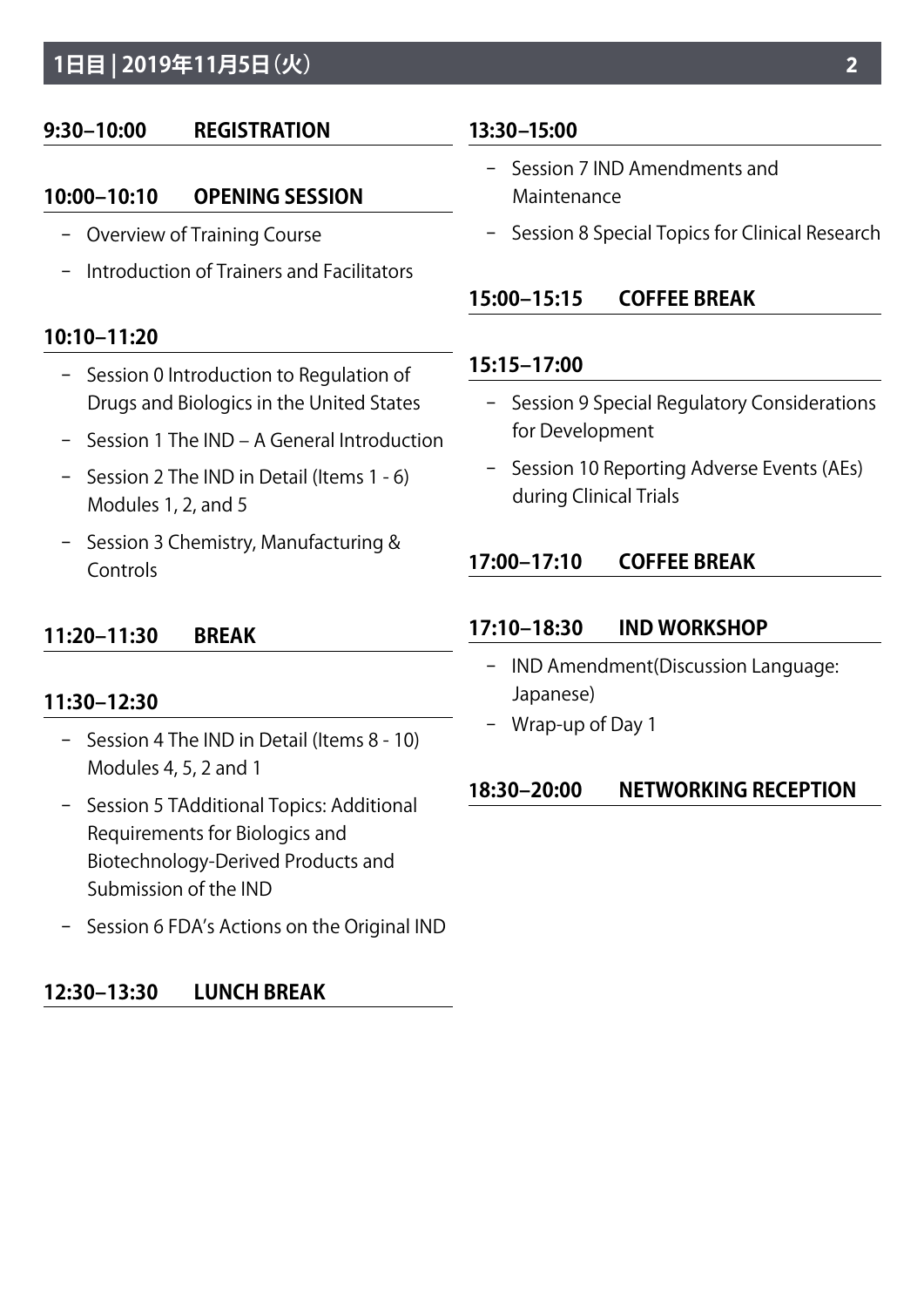# **2日目 | 2019年11月6日(水)**

### **8:45–10:15**

- − Session 11 The NDA in CTD Format: Types of NDAs
- − Session 12 The NDA in CTD Format: Modules 1-5

# **10:15–10:30 COFFEE BREAK**

### **10:30–12:00**

- − Session 13 NDA Submission, FDA Review and Action on Applications
- − Session 14 The FDA and Risk Management
- − Session 15 Regulatory Requirements for Prescription Drug Labeling

## **12:00–13:00 LUNCH BREAK**

### **13:00–15:35**

- − Session 16 Post-NDA Approval Regulatory Requirements
- − Session 17 Interactions with the FDA Part 1 (Short Break 10min)
- − Session 18 Interactions with the FDA Part 2
- − Session 19 Regulatory Compliance & FDA Inspections: What to Expect After Submitting the NDA

### **15:35–15:50 BREAK**

### **15:50–17:20 NDA WORKSHOP**

- − Post-Approval Submissions (Discussion Language: Japanese)
- − Wrap-up

# **17:20–17:30 CLOSING SESSION**



16th DIA Japan **Annual Meeting 2019** - Delivering Rational Medicine to All People in the Globe -

November 10-12, 2019 Tokyo Big Sight | Ariake

DIA